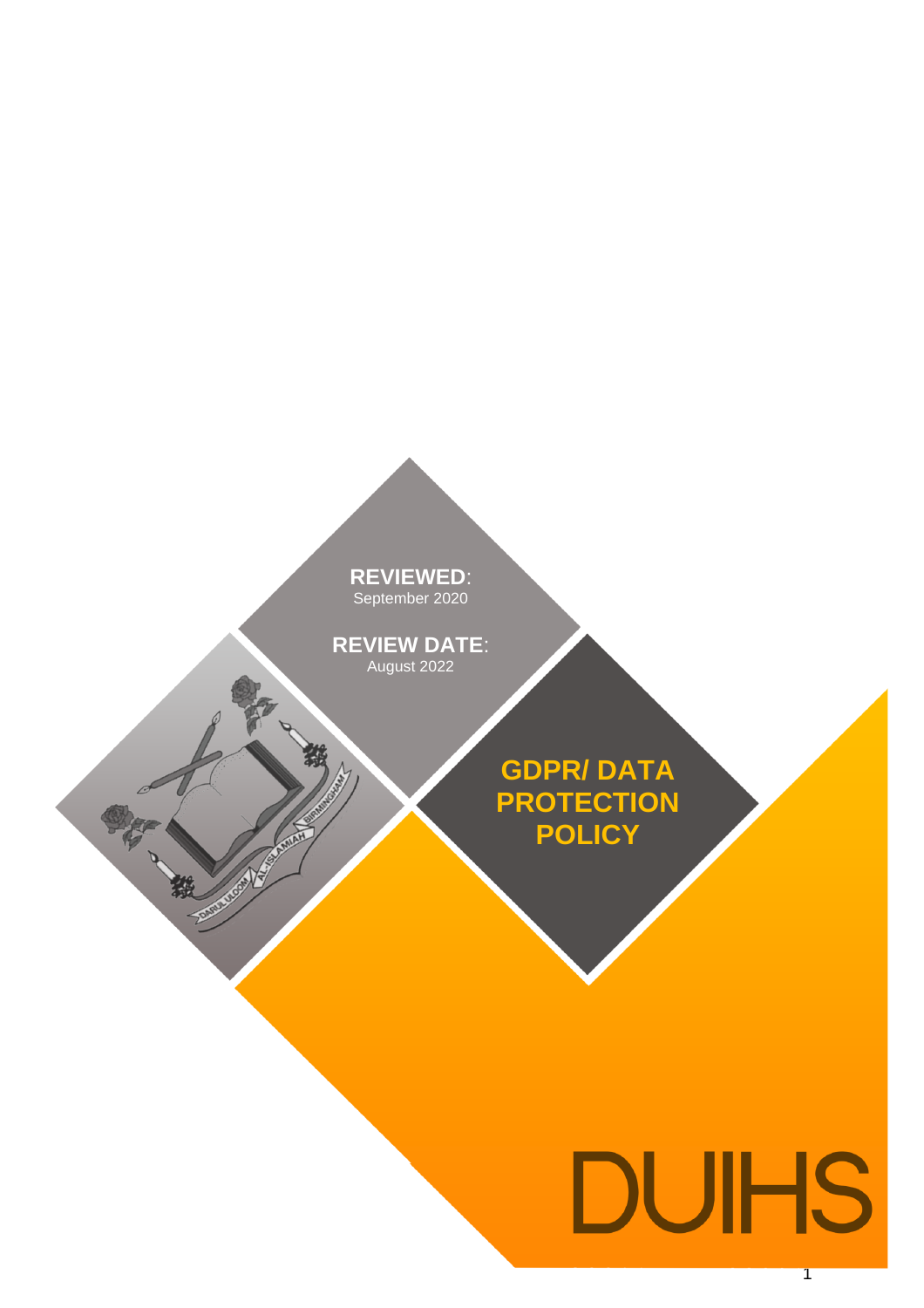# **Contents**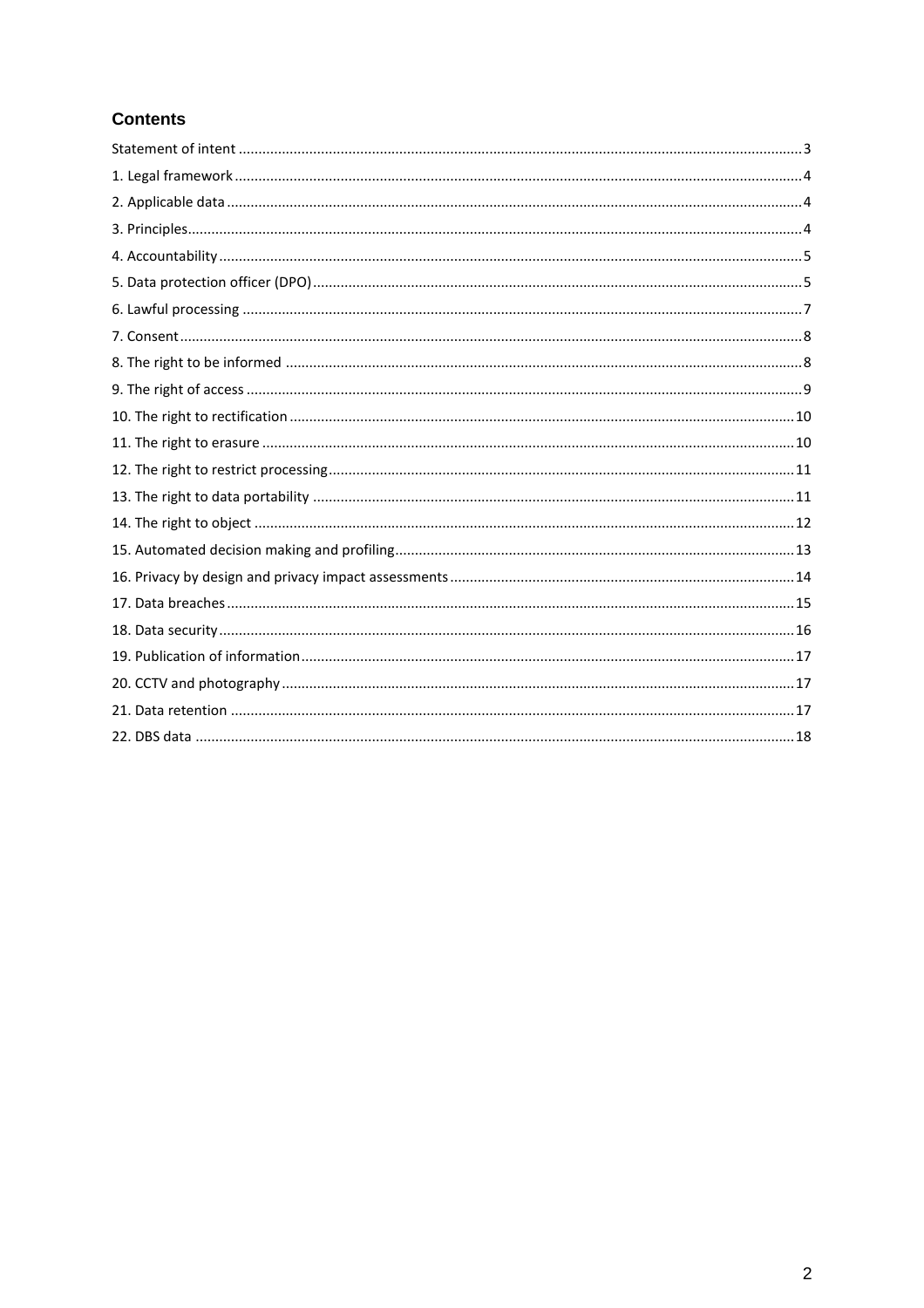## <span id="page-2-0"></span>**Statement of intent**

Darul Uloom (DUIHS) is required to keep and process certain information about its staff members and pupils in accordance with its legal obligations under the General Data Protection Regulation (GDPR).

The school may, from time to time, be required to share personal information about its staff or pupils with other organisations, mainly the LA, other schools and educational bodies, and potentially children's services.

This policy is in place to ensure all staff and Trustee in charge in charge are aware of their responsibilities and outlines how the school complies with the following core principles of the GDPR.

Organisational methods for keeping data secure are imperative, and DUIHS believes that it is good practice to keep clear practical policies, backed up by written procedures.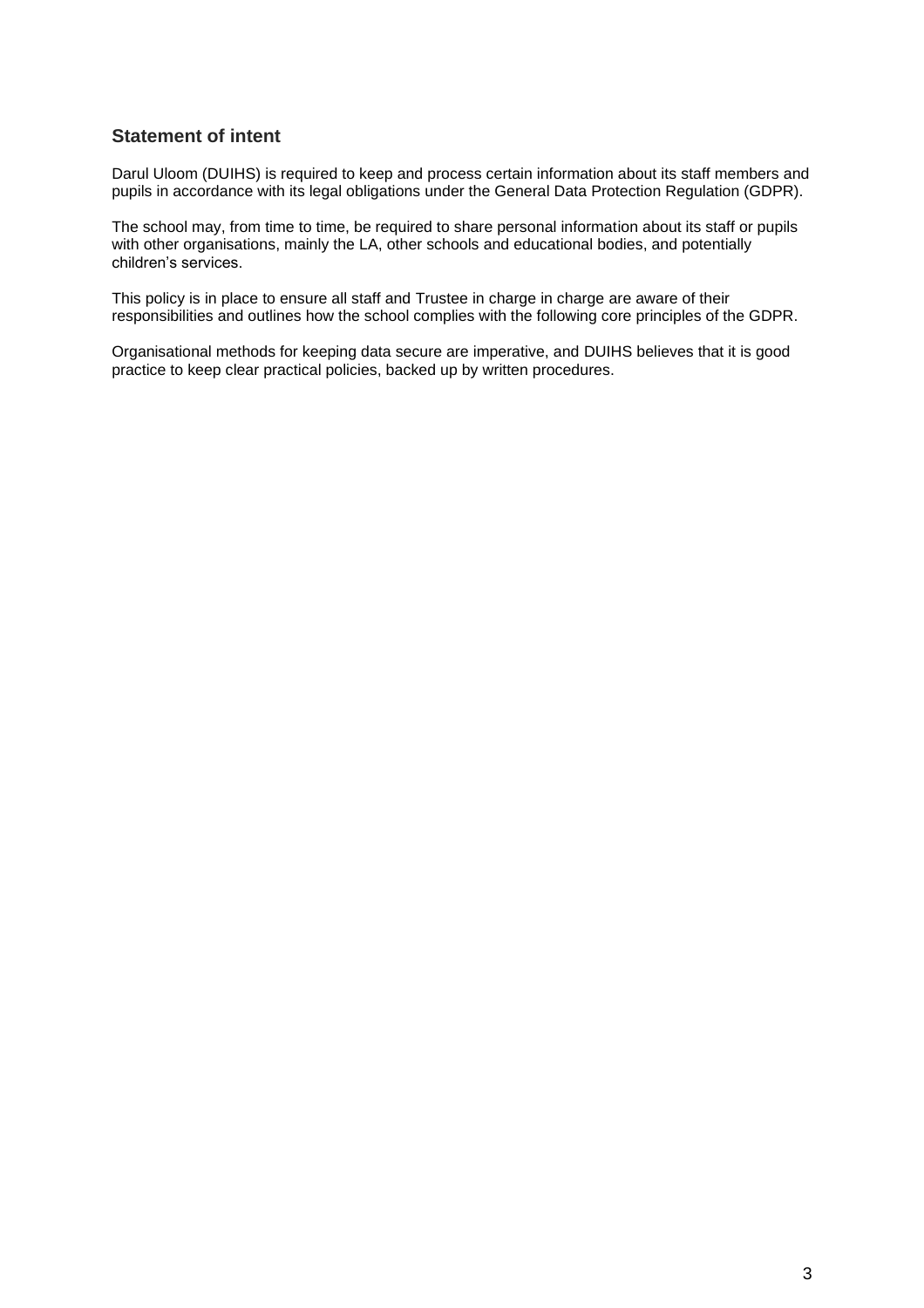## <span id="page-3-0"></span>**1. Legal framework**

1.1. This policy has due regard to legislation, including, but not limited to the following:

The General Data Protection Regulation (GDPR)

The Freedom of Information Act 2000

The Education (Pupil Information) (England) Regulations 2005 (as amended in 2016)

The Freedom of Information and Data Protection (Appropriate Limit and Fees) Regulations 2004

The School Standards and Framework Act 1998

1.2. This policy will also have regard to the following guidance:

Information Commissioner's Office (2017) 'Overview of the General Data Protection Regulation (GDPR)'

Information Commissioner's Office (2017) 'Preparing for the General Data Protection Regulation (GDPR) 12 steps to take now'

1.3. This policy will be implemented in conjunction with the following other school policies: **CCTV Policy**

## <span id="page-3-1"></span>**2. Applicable data**

2.1. For the purpose of this policy, **personal data** refers to information that relates to an identifiable, living individual, including information such as an online identifier, e.g. an IP address. The GDPR applies to both automated personal data and to manual filing systems, where personal data is accessible according to specific criteria, as well as to chronologically ordered data and pseudonymised data, e.g. key-coded.

2.2. **Sensitive personal data** is referred to in the GDPR as 'special categories of personal data', which are broadly the same as those in the Data Protection Act (DPA) 1998. These specifically include the processing of genetic data, biometric data and data concerning health matters.

## <span id="page-3-2"></span>**3. Principles**

3.1. In accordance with the requirements outlined in the GDPR, personal data will be:

Processed lawfully, fairly and in a transparent manner in relation to individuals.

Collected for specified, explicit and legitimate purposes and not further processed in a manner that is incompatible with those purposes; further processing for archiving purposes in the public interest, scientific or historical research purposes or statistical purposes shall not be considered to be incompatible with the initial purposes.

Adequate, relevant and limited to what is necessary in relation to the purposes for which they are processed.

Accurate and, where necessary, kept up-to-date; every reasonable step must be taken to ensure that personal data that is inaccurate, having regard to the purposes for which they are processed, are erased or rectified without delay.

Kept in a form which permits identification of data subjects for no longer than is necessary for the purposes for which the personal data are processed; personal data may be stored for longer periods, insofar as the personal data will be processed solely for archiving purposes in the public interest, scientific or historical research purposes or statistical purposes, subject to implementation of the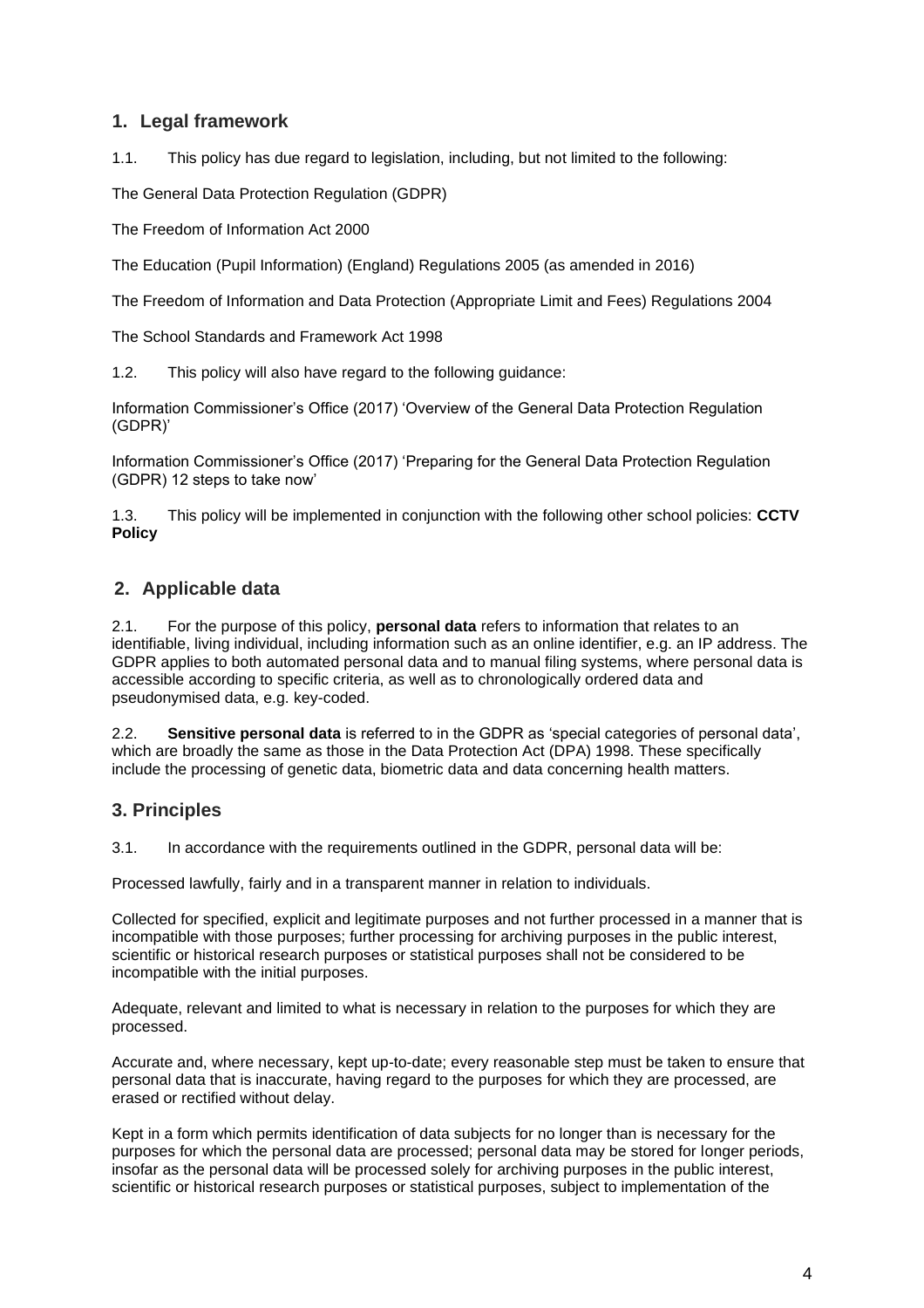appropriate technical and organisational measures required by the GDPR in order to safeguard the rights and freedoms of individuals.

Processed in a manner that ensures appropriate security of the personal data, including protection against unauthorised or unlawful processing and against accidental loss, destruction or damage, using appropriate technical or organisational measures.

3.2. The GDPR also requires that "the controller shall be responsible for, and able to demonstrate, compliance with the principles".

## <span id="page-4-0"></span>**4. Accountability**

4.1. DUIHS will implement appropriate technical and organisational measures to demonstrate that data is processed in line with the principles set out in the GDPR.

4.2. The school will provide comprehensive, clear and transparent privacy policies

4.3. Records of activities relating to higher risk processing will be maintained, such as the processing of special categories data or that in relation to criminal convictions and offences.

4.4. Internal records of processing activities will include the following:

Name and details of the organisation

Purpose(s) of the processing

Description of the categories of individuals and personal data

Retention schedules

Categories of recipients of personal data

Description of technical and organisational security measures

Details of transfers to third countries, including documentation of the transfer mechanism safeguards in place

4.5. The school will implement measures that meet the principles of data protection by design and data protection by default, such as:

Data minimisation.

Pseudonymisation.

Transparency.

Allowing individuals to monitor processing.

Continuously creating and improving security features.

4.6. Data protection impact assessments will be used, where appropriate.

#### <span id="page-4-1"></span>**5. Data protection officer (DPO)**

5.1. The school's DPO is Azmol Ali

He has been appointed as DP in order to:

Inform and advise the school and its employees about their obligations to comply with the GDPR and other data protection laws.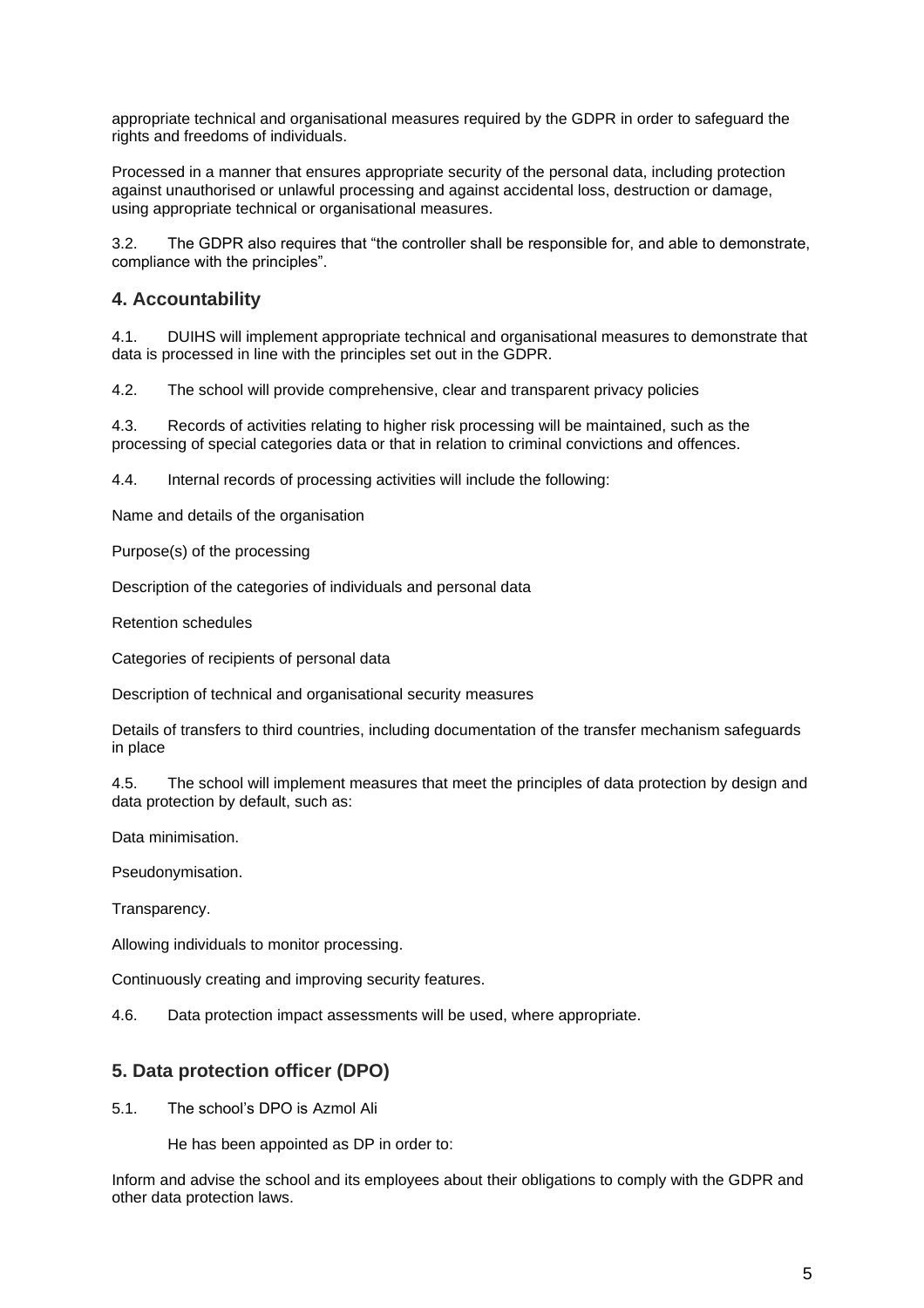Monitor the school's compliance with the GDPR and other laws, including managing internal data protection activities, advising on data protection impact assessments, conducting internal audits, and providing the required training to staff members.

5.2. He was appointed as his duties are compatible with the duties of the DPO and do not lead to a conflict of interests.

5.3. He has professional experience and knowledge of data protection law, particularly that in relation to schools.

5.4. The DPO will report to the highest level of management at the school, which is the Headteacher and Trustee in charge of the school.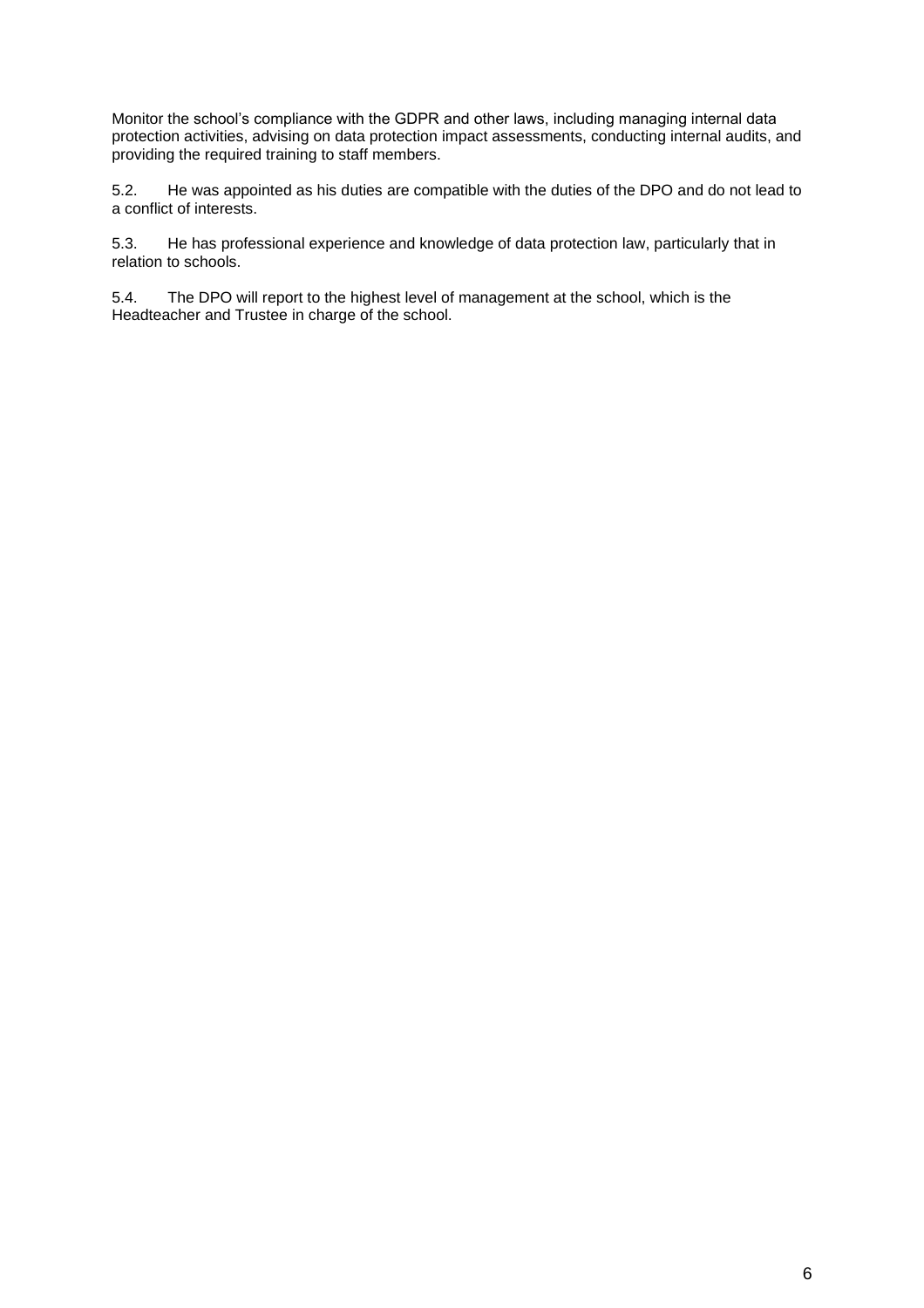5.5. The DPO will operate independently and will not be dismissed or penalised for performing their task.

5.6. Sufficient resources will be provided to the DPO to enable them to meet their GDPR obligations.

## <span id="page-6-0"></span>**6. Lawful processing**

6.1. The legal basis for processing data will be identified and documented prior to data being processed.

6.2. The school will act as a data processor; however, this role may also be undertaken by other third parties.

6.3. Under the GDPR, data will be lawfully processed under the following conditions:

The consent of the data subject has been obtained.

Processing is necessary for:

— Compliance with a legal obligation.

— The performance of a task carried out in the public interest or in the exercise of official authority vested in the controller.

— For the performance of a contract with the data subject or to take steps to enter into a contract.

— Protecting the vital interests of a data subject or another person.

— For the purposes of legitimate interests pursued by the controller or a third party, except where such interests are overridden by the interests, rights or freedoms of the data subject. (This condition is not available to processing undertaken by the school in the performance of its tasks.)

6.4. Sensitive data will only be processed under the following conditions:

Explicit consent of the data subject, unless reliance on consent is prohibited by EU or Member State law.

Processing carried out by a not-for-profit body with a political, philosophical, religious or trade union aim provided the processing relates only to members or former members (or those who have regular contact with it in connection with those purposes) and provided there is no disclosure to a third party without consent.

Processing relates to personal data manifestly made public by the data subject.

Processing is necessary for:

— Carrying out obligations under employment, social security or social protection law, or a collective agreement.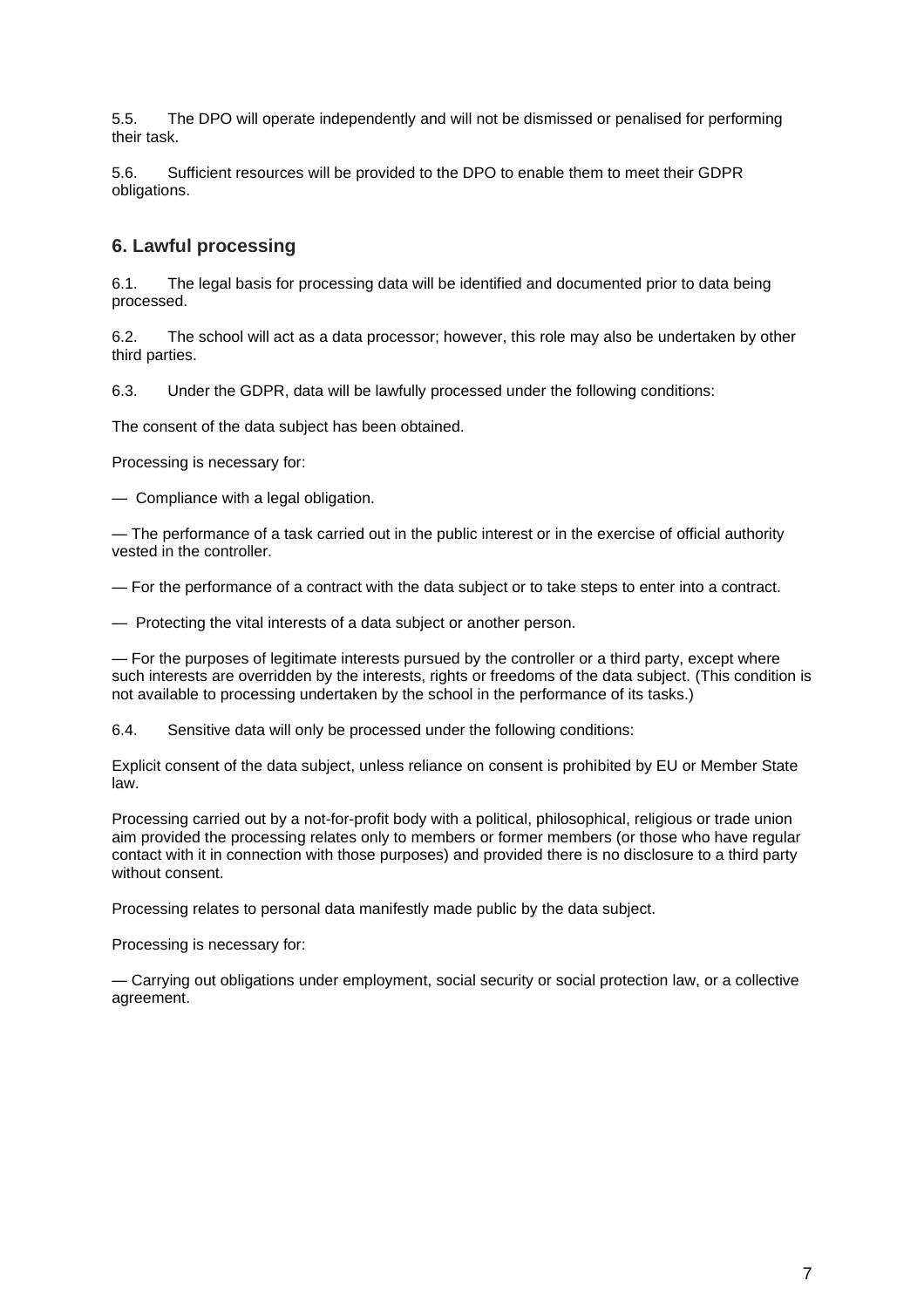— Protecting the vital interests of a data subject or another individual where the data subject is physically or legally incapable of giving consent.

— The establishment, exercise or defence of legal claims or where courts are acting in their judicial capacity.

— Reasons of substantial public interest on the basis of Union or Member State law which is proportionate to the aim pursued and which contains appropriate safeguards.

— The purposes of preventative or occupational medicine, for assessing the working capacity of the employee, medical diagnosis, the provision of health or social care or treatment or management of health or social care systems and services on the basis of Union or Member State law or a contract with a health professional.

— Reasons of public interest in the area of public health, such as protecting against serious crossborder threats to health or ensuring high standards of healthcare and of medicinal products or medical devices.

— Archiving purposes in the public interest, or scientific and historical research purposes or statistical purposes in accordance with Article 89(1).

## <span id="page-7-0"></span>**7. Consent**

7.1. Consent will be sought prior to processing any data which cannot be done so under any other lawful basis, such as complying with a regulatory requirement.

7.2. Consent must be a positive indication. It cannot be inferred from silence, inactivity or preticked boxes.

7.3. Consent will only be accepted where it is freely given, specific, informed and an unambiguous indication of the individual's wishes.

7.4. Where consent is given, a record will be kept documenting how and when consent was given.

7.5. The school ensures that consent mechanisms meet the standards of the GDPR. Where the standard of consent cannot be met, an alternative legal basis for processing the data must be found, or the processing must cease.

7.6. Consent accepted under the DPA will be reviewed to ensure it meets the standards of the GDPR; however, acceptable consent obtained under the DPA will not be re-obtained.

7.7. Consent can be withdrawn by the individual at any time.

7.8. Where a child is under the age of 13 **[or younger if the law provides it (up to the age of 13)]**, the consent of parents will be sought prior to the processing of their data, except where the processing is related to preventative or counselling services offered directly to a child.

7.9. When gaining pupil consent, consideration will be given to the age, maturity and mental capacity of the pupil in question. Consent will only be gained from pupils where it is deemed that the pupil has a sound understanding of what they are consenting to.

## <span id="page-7-1"></span>**8. The right to be informed**

8.1. The privacy notice supplied to individuals in regards to the processing of their personal data will be written in clear, plain language which is concise, transparent, easily accessible and free of charge.

8.2. If services are offered directly to a child, the school will ensure that the privacy notice is written in a clear, plain manner that the child will understand.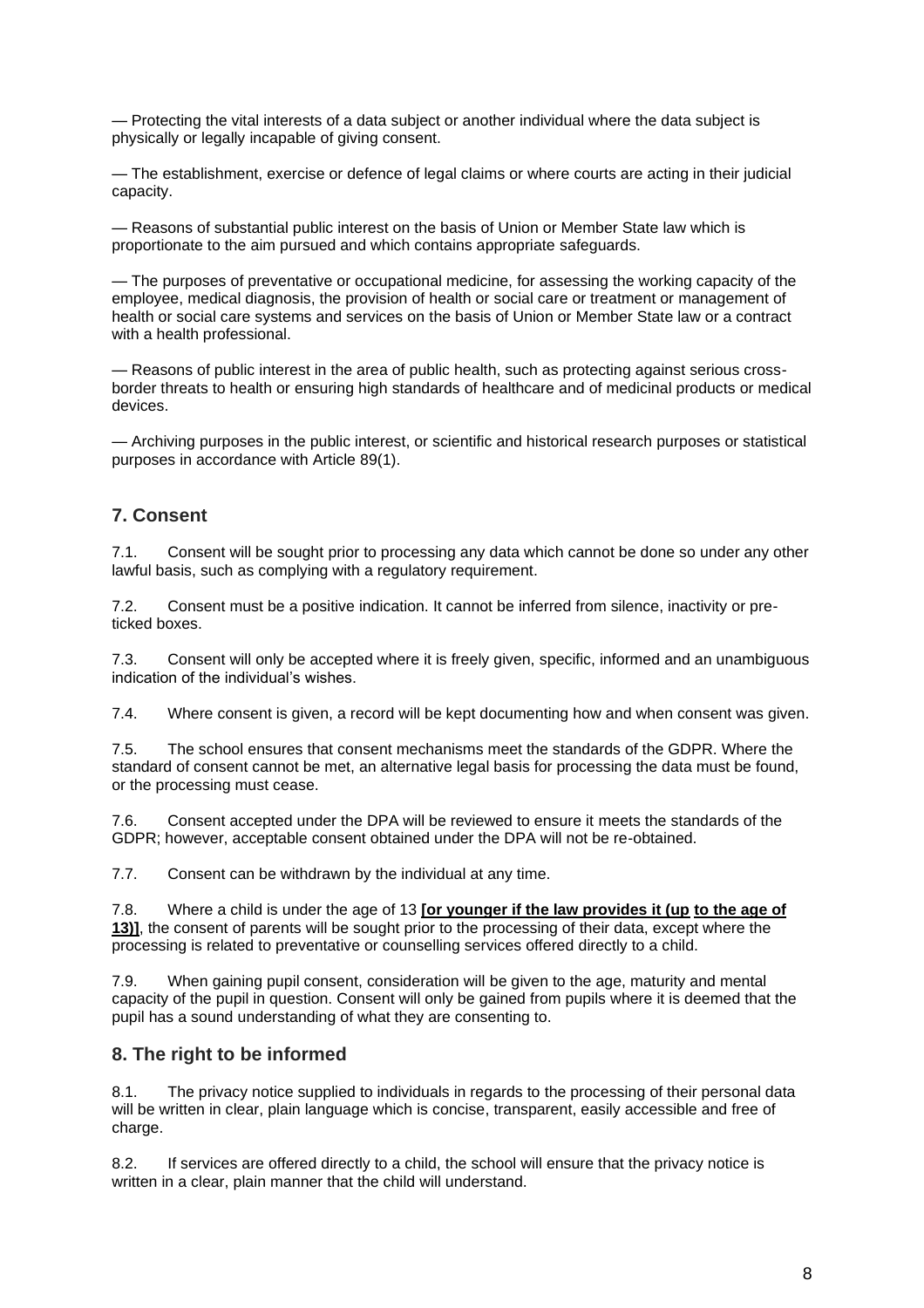8.3. In relation to data obtained both directly from the data subject and not obtained directly from the data subject, the following information will be supplied within the privacy notice:

The contact details of the controller (the school), and where applicable, the controller's representative, as well as the DPO.

The purpose of, and the legal basis for, processing the data.

The legitimate interests of the controller or third party.

Any recipient or categories of recipients of the personal data.

Details of transfers to third countries and the safeguards in place.

The retention period of criteria used to determine the retention period.

The existence of the data subject's rights, including the right to:

— Withdraw consent at any time.

— Lodge a complaint with a supervisory authority.

The existence of automated decision making, including profiling, how decisions are made, the significance of the process and the consequences.

8.4. Where data is obtained directly from the data subject, information regarding whether the provision of personal data is part of a statutory or contractual requirement, as well as any possible consequences of failing to provide the personal data, will be provided.

8.5. Where data is not obtained directly from the data subject, information regarding the categories of personal data that the school holds, the source that the personal data originates from and whether it came from publicly accessible sources, will be provided.

8.6. For data obtained directly from the data subject, this information will be supplied at the time the data is obtained.

8.7. In relation to data that is not obtained directly from the data subject, this information will be supplied:

Within one month of having obtained the data.

If disclosure to another recipient is envisaged, at the latest, before the data are disclosed.

If the data are used to communicate with the individual, at the latest, when the first communication takes place.

#### <span id="page-8-0"></span>**9. The right of access**

9.1. Individuals have the right to obtain confirmation that their data is being processed.

9.2. Individuals have the right to submit a subject access request (SAR) to gain access to their personal data in order to verify the lawfulness of the processing.

9.3. The school will verify the identity of the person making the request before any information is supplied.

9.4. A copy of the information will be supplied to the individual free of charge; however, the school may impose a 'reasonable fee' to comply with requests for further copies of the same information.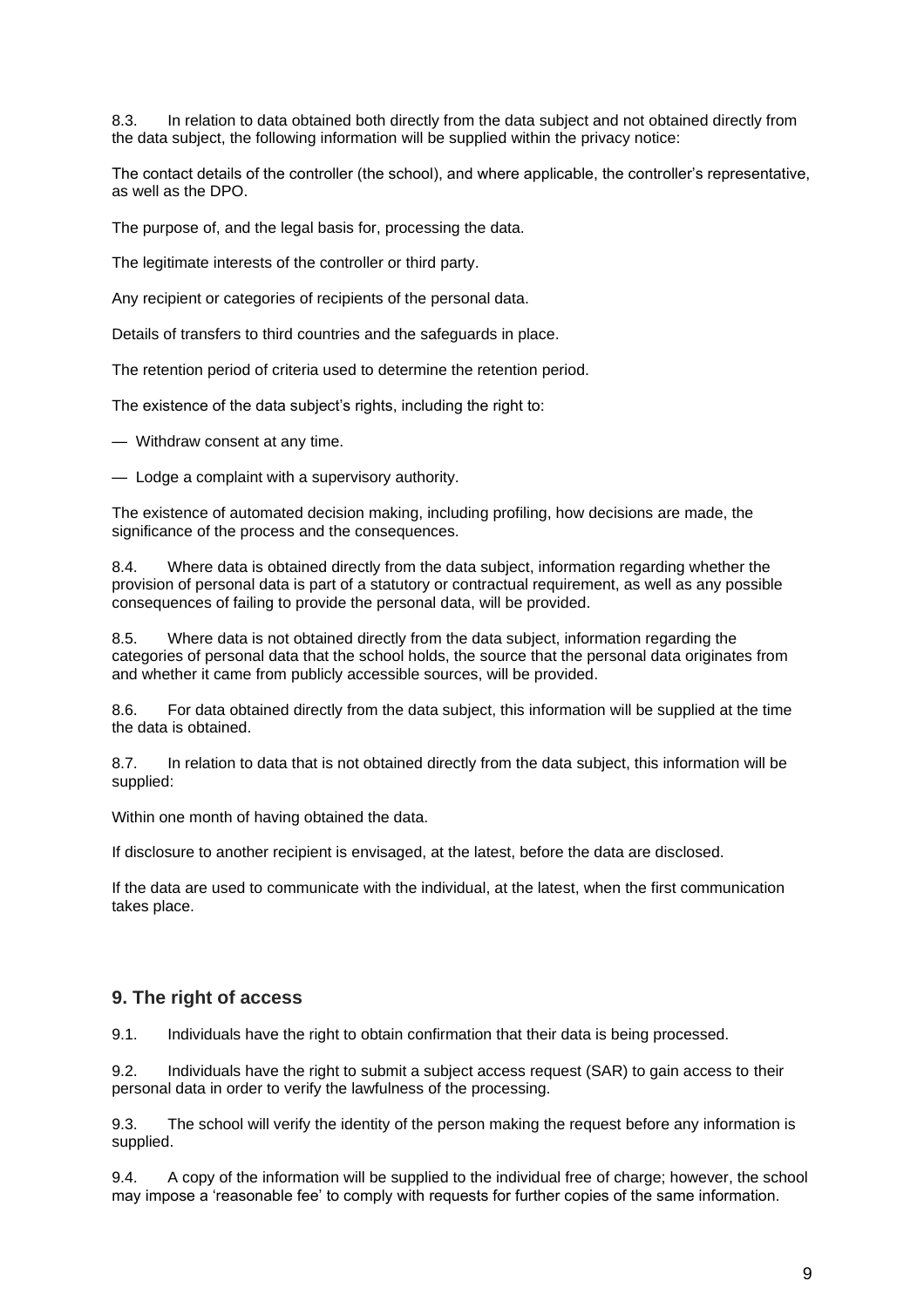9.5. Where a SAR has been made electronically, the information will be provided in a commonly used electronic format.

9.6. Where a request is manifestly unfounded, excessive or repetitive, a reasonable fee will be charged.

9.7. All fees will be based on the administrative cost of providing the information.

9.8. All requests will be responded to without delay and at the latest, within one month of receipt.

9.9. In the event of numerous or complex requests, the period of compliance will be extended by a further two months. The individual will be informed of this extension, and will receive an explanation of why the extension is necessary, within one month of the receipt of the request.

Where a request is manifestly unfounded or excessive, the school holds the right to refuse to respond to the request. The individual will be informed of this decision and the reasoning behind it, as well as their right to complain to the supervisory authority and to a judicial remedy, within one month of the refusal.

9.11. In the event that a large quantity of information is being processed about an individual, the school will ask the individual to specify the information the request is in relation to.

#### <span id="page-9-0"></span>**10. The right to rectification**

10.1. Individuals are entitled to have any inaccurate or incomplete personal data rectified.

10.2. Where the personal data in question has been disclosed to third parties, the school will inform them of the rectification where possible.

10.3. Where appropriate, the school will inform the individual about the third parties that the data has been disclosed to.

10.4. Requests for rectification will be responded to within one month; this will be extended by two months where the request for rectification is complex.

10.5. Where no action is being taken in response to a request for rectification, the school will explain the reason for this to the individual, and will inform them of their right to complain to the supervisory authority and to a judicial remedy.

#### <span id="page-9-1"></span>**11. The right to erasure**

11.1. Individuals hold the right to request the deletion or removal of personal data where there is no compelling reason for its continued processing.

11.2. Individuals have the right to erasure in the following circumstances:

Where the personal data is no longer necessary in relation to the purpose for which it was originally collected/processed

When the individual withdraws their consent

When the individual objects to the processing and there is no overriding legitimate interest for continuing the processing

The personal data was unlawfully processed

The personal data is required to be erased in order to comply with a legal obligation

The personal data is processed in relation to the offer of information society services to a child

11.3. The school has the right to refuse a request for erasure where the personal data is being processed for the following reasons: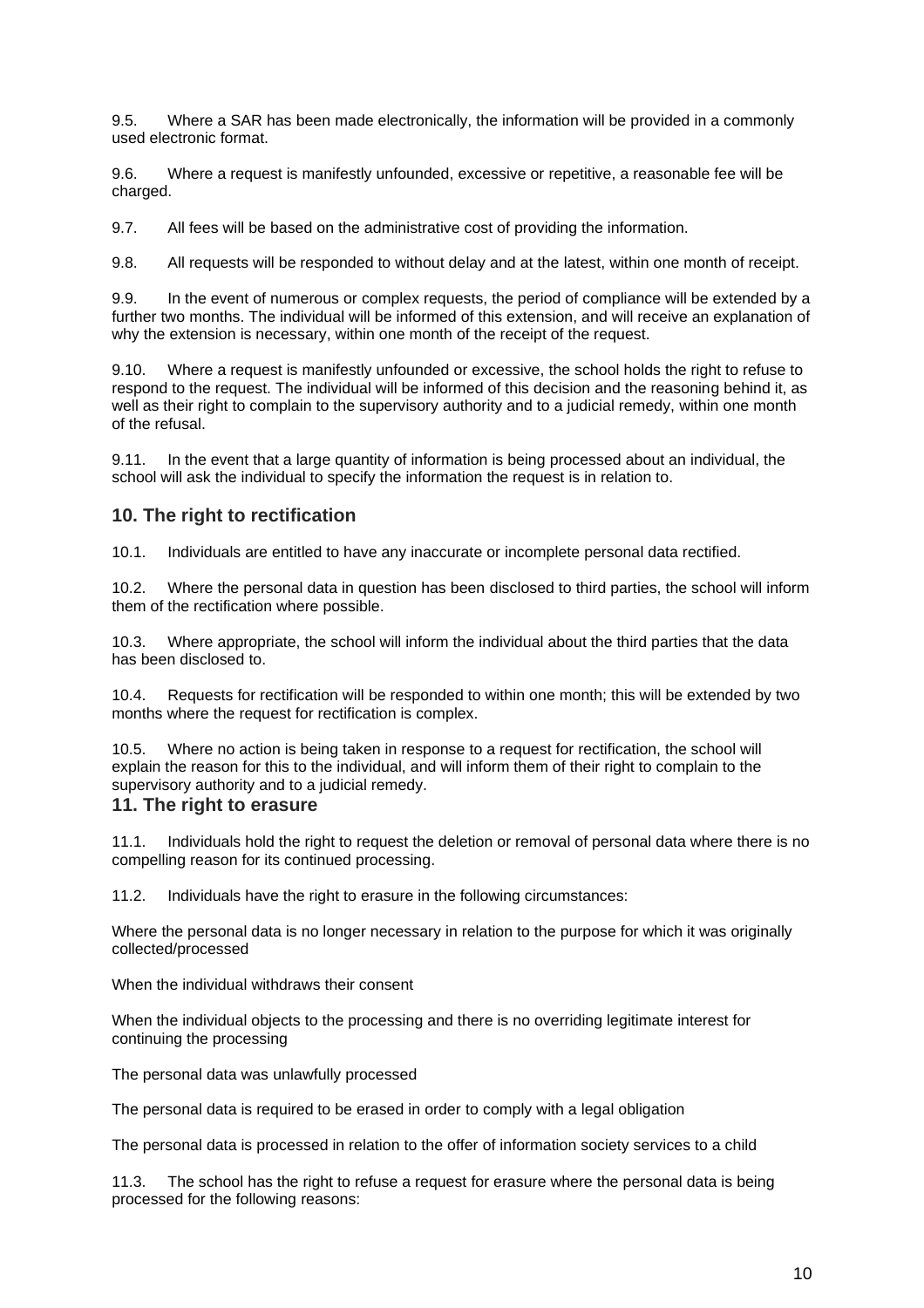To exercise the right of freedom of expression and information

To comply with a legal obligation for the performance of a public interest task or exercise of official authority

For public health purposes in the public interest

For archiving purposes in the public interest, scientific research, historical research or statistical purposes

The exercise or defence of legal claims

11.4. As a child may not fully understand the risks involved in the processing of data when consent is obtained, special attention will be given to existing situations where a child has given consent to processing and they later request erasure of the data, regardless of age at the time of the request.

11.5. Where personal data has been disclosed to third parties, they will be informed about the erasure of the personal data, unless it is impossible or involves disproportionate effort to do so.

11.6. Where personal data has been made public within an online environment, the school will inform other organisations who process the personal data to erase links to and copies of the personal data in question.

## <span id="page-10-0"></span>**12. The right to restrict processing**

12.1. Individuals have the right to block or suppress the school's processing of personal data.

12.2. In the event that processing is restricted, the school will store the personal data, but not further process it, guaranteeing that just enough information about the individual has been retained to ensure that the restriction is respected in future.

12.3. The school will restrict the processing of personal data in the following circumstances:

Where an individual contests the accuracy of the personal data, processing will be restricted until the school has verified the accuracy of the data

Where an individual has objected to the processing and the school is considering whether their legitimate grounds override those of the individual

Where processing is unlawful and the individual opposes erasure and requests restriction instead

Where the school no longer needs the personal data but the individual requires the data to establish, exercise or defend a legal claim

12.4. If the personal data in question has been disclosed to third parties, the school will inform them about the restriction on the processing of the personal data, unless it is impossible or involves disproportionate effort to do so.

12.5. The school will inform individuals when a restriction on processing has been lifted.

## <span id="page-10-1"></span>**13. The right to data portability**

13.1. Individuals have the right to obtain and reuse their personal data for their own purposes across different services.

13.2. Personal data can be easily moved, copied or transferred from one IT environment to another in a safe and secure manner, without hindrance to usability.

13.3The right to data portability only applies in the following cases:

To personal data that an individual has provided to a controller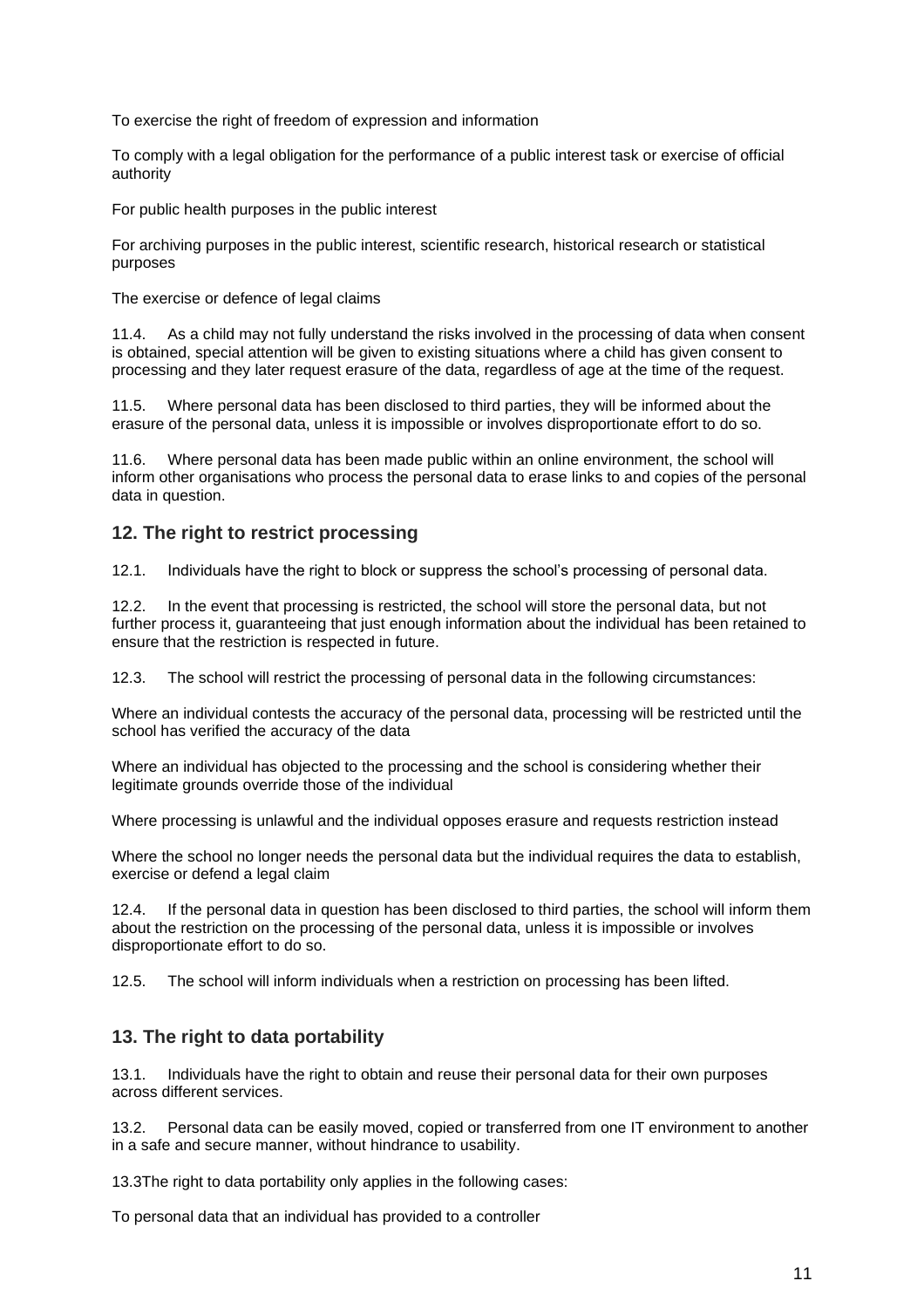Where the processing is based on the individual's consent or for the performance of a contract

When processing is carried out by automated means

13.4. Personal data will be provided in a structured, commonly used and machine-readable form.

13.5. The school will provide the information free of charge.

13.6. Where feasible, data will be transmitted directly to another organisation at the request of the individual.

13.7. The school is not required to adopt or maintain processing systems which are technically compatible with other organisations.

13.8. In the event that the personal data concerns more than one individual, the school will consider whether providing the information would prejudice the rights of any other individual.

13.9. The school will respond to any requests for portability within one month.

13.10. Where the request is complex, or a number of requests have been received, the timeframe can be extended by two months, ensuring that the individual is informed of the extension and the reasoning behind it within one month of the receipt of the request.

13.11. Where no action is being taken in response to a request, the school will, without delay and at the latest within one month, explain to the individual the reason for this and will inform them of their right to complain to the supervisory authority and to a judicial remedy.

## <span id="page-11-0"></span>**14. The right to object**

14.1. The school will inform individuals of their right to object at the first point of communication, and this information will be outlined in the privacy notice and explicitly brought to the attention of the data subject, ensuring that it is presented clearly and separately from any other information.

14.2. Individuals have the right to object to the following:

Processing based on legitimate interests or the performance of a task in the public interest

Direct marketing

Processing for purposes of scientific or historical research and statistics.

14.3. Where personal data is processed for the performance of a legal task or legitimate interests:

An individual's grounds for objecting must relate to his or her particular situation.

The school will stop processing the individual's personal data unless the processing is for the establishment, exercise or defence of legal claims, or, where the school can demonstrate compelling legitimate grounds for the processing, which override the interests, rights and freedoms of the individual.

14.4. Where personal data is processed for direct marketing purposes:

The school will stop processing personal data for direct marketing purposes as soon as an objection is received.

The school cannot refuse an individual's objection regarding data that is being processed for direct marketing purposes.

14.5. Where personal data is processed for research purposes: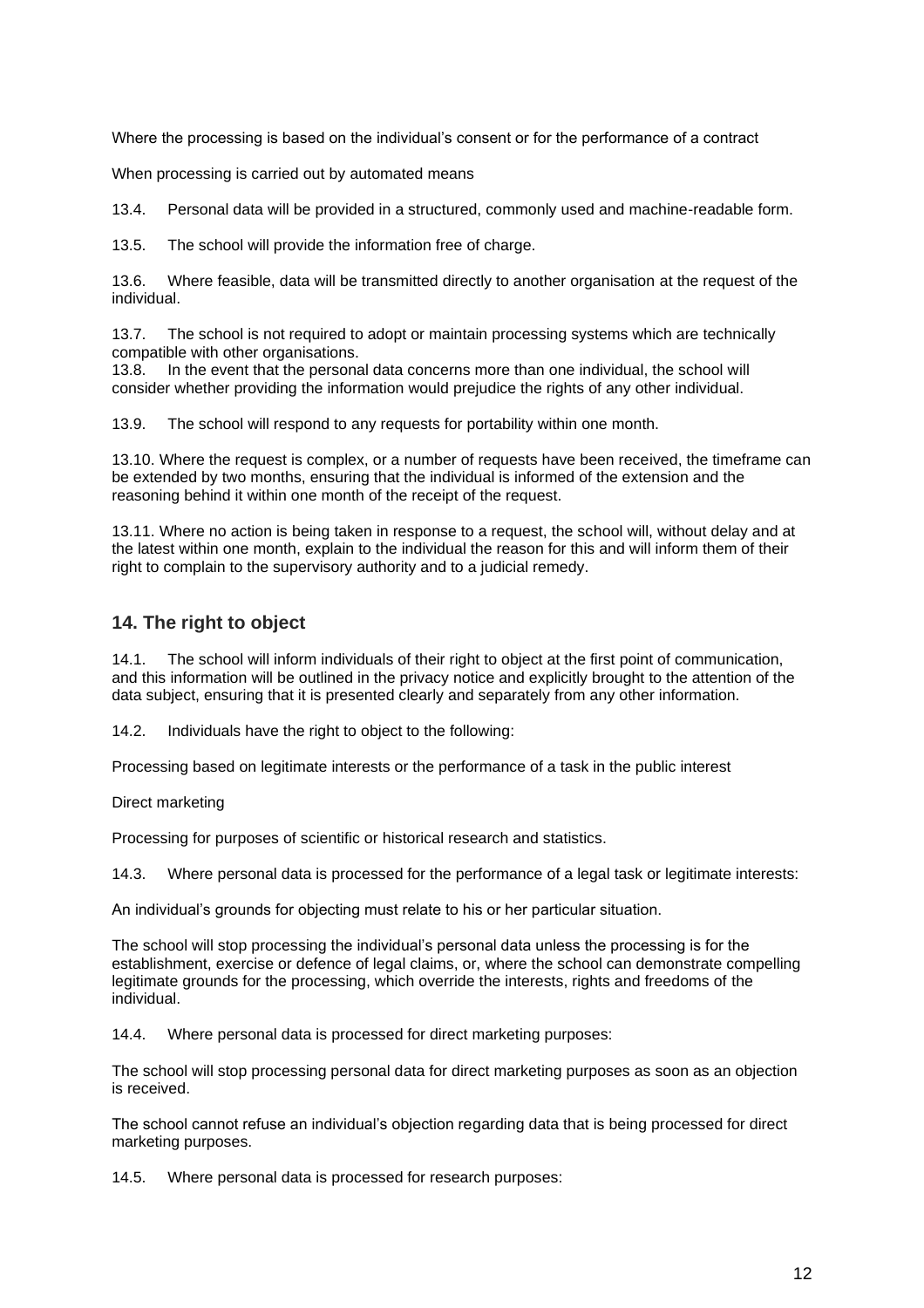The individual must have grounds relating to their particular situation in order to exercise their right to object.

Where the processing of personal data is necessary for the performance of a public interest task, the school is not required to comply with an objection to the processing of the data.

14.6. Where the processing activity is outlined above, but is carried out online, the school will offer a method for individuals to object online.

## <span id="page-12-0"></span>**15. Automated decision making and profiling**

15.1. Individuals have the right not to be subject to a decision when:

It is based on automated processing, e.g. profiling.

It produces a legal effect or a similarly significant effect on the individual.

15.2. The school will take steps to ensure that individuals are able to obtain human intervention, express their point of view, and obtain an explanation of the decision and challenge it.

15.3. When automatically processing personal data for profiling purposes, the school will ensure that the appropriate safeguards are in place, including:

Ensuring processing is fair and transparent by providing meaningful information about the logic involved, as well as the significance and the predicted impact.

Using appropriate mathematical or statistical procedures.

Implementing appropriate technical and organisational measures to enable inaccuracies to be corrected and minimise the risk of errors.

Securing personal data in a way that is proportionate to the risk to the interests and rights of the individual and prevents discriminatory effects.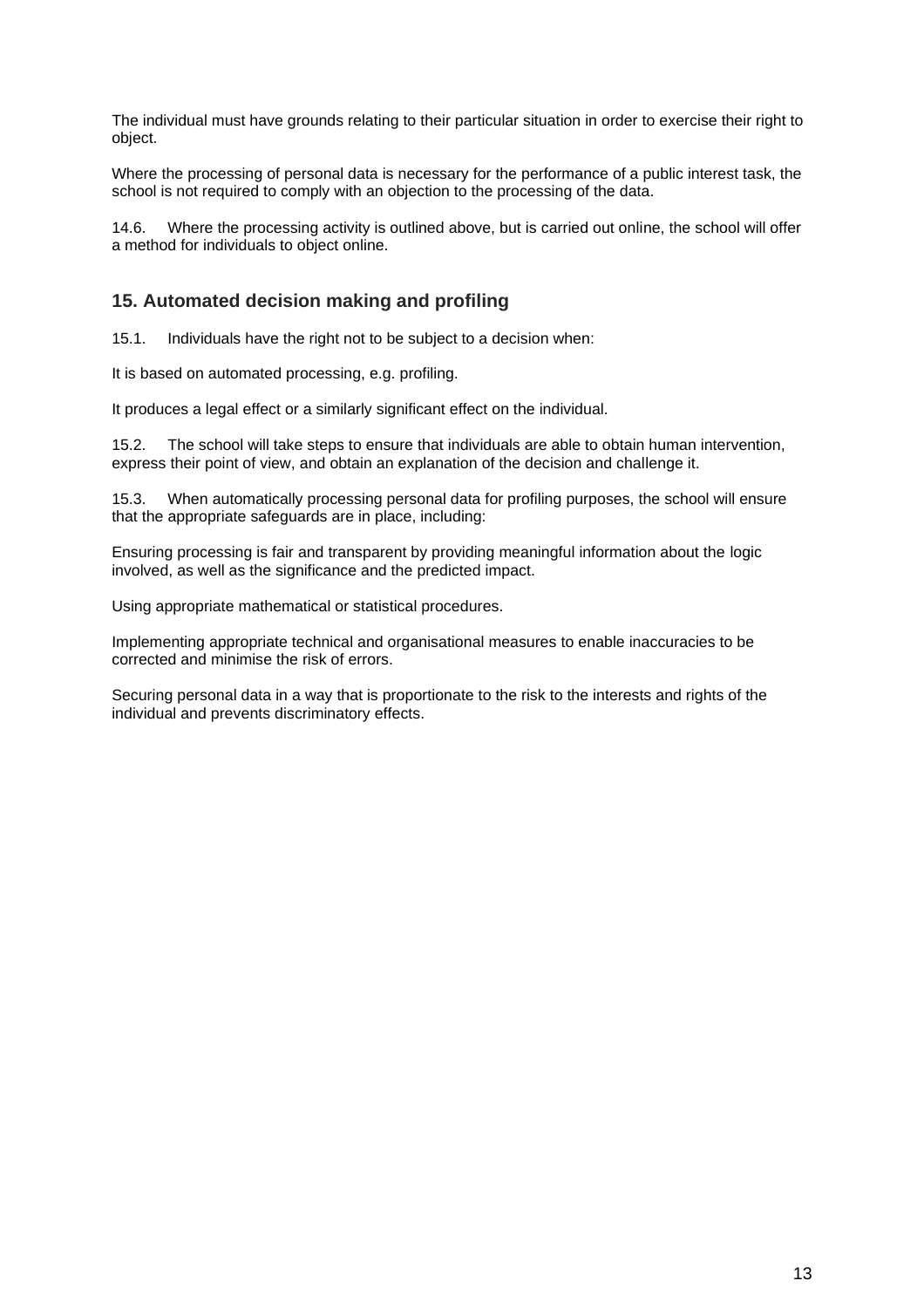15.4. Automated decisions must not concern a child or be based on the processing of sensitive data, unless:

The school has the explicit consent of the individual.

The processing is necessary for reasons of substantial public interest on the basis of Union/Member State law.

#### <span id="page-13-0"></span>**16. Privacy by design and privacy impact assessments**

16.1. The school will act in accordance with the GDPR by adopting a privacy by design approach and implementing technical and organisational measures which demonstrate how the school has considered and integrated data protection into processing activities.

16.2. Data protection impact assessments (DPIAs) will be used to identify the most effective method of complying with the school's data protection obligations and meeting individuals' expectations of privacy.

16.3. DPIAs will allow the school to identify and resolve problems at an early stage, thus reducing associated costs and preventing damage from being caused to the school's reputation which might otherwise occur.

16.4. A DPIA will be carried out when using new technologies or when the processing is likely to result in a high risk to the rights and freedoms of individuals.

16.5. A DPIA will be used for more than one project, where necessary.

16.6. High risk processing includes, but is not limited to, the following:

Systematic and extensive processing activities, such as profiling

Large scale processing of special categories of data or personal data which is in relation to criminal convictions or offences

The use of CCTV.

16.7. The school will ensure that all DPIAs include the following information:

A description of the processing operations and the purposes

An assessment of the necessity and proportionality of the processing in relation to the purpose

An outline of the risks to individuals

The measures implemented in order to address risk

16.8. Where a DPIA indicates high risk data processing, the school will consult the ICO to seek its opinion as to whether the processing operation complies with the GDPR.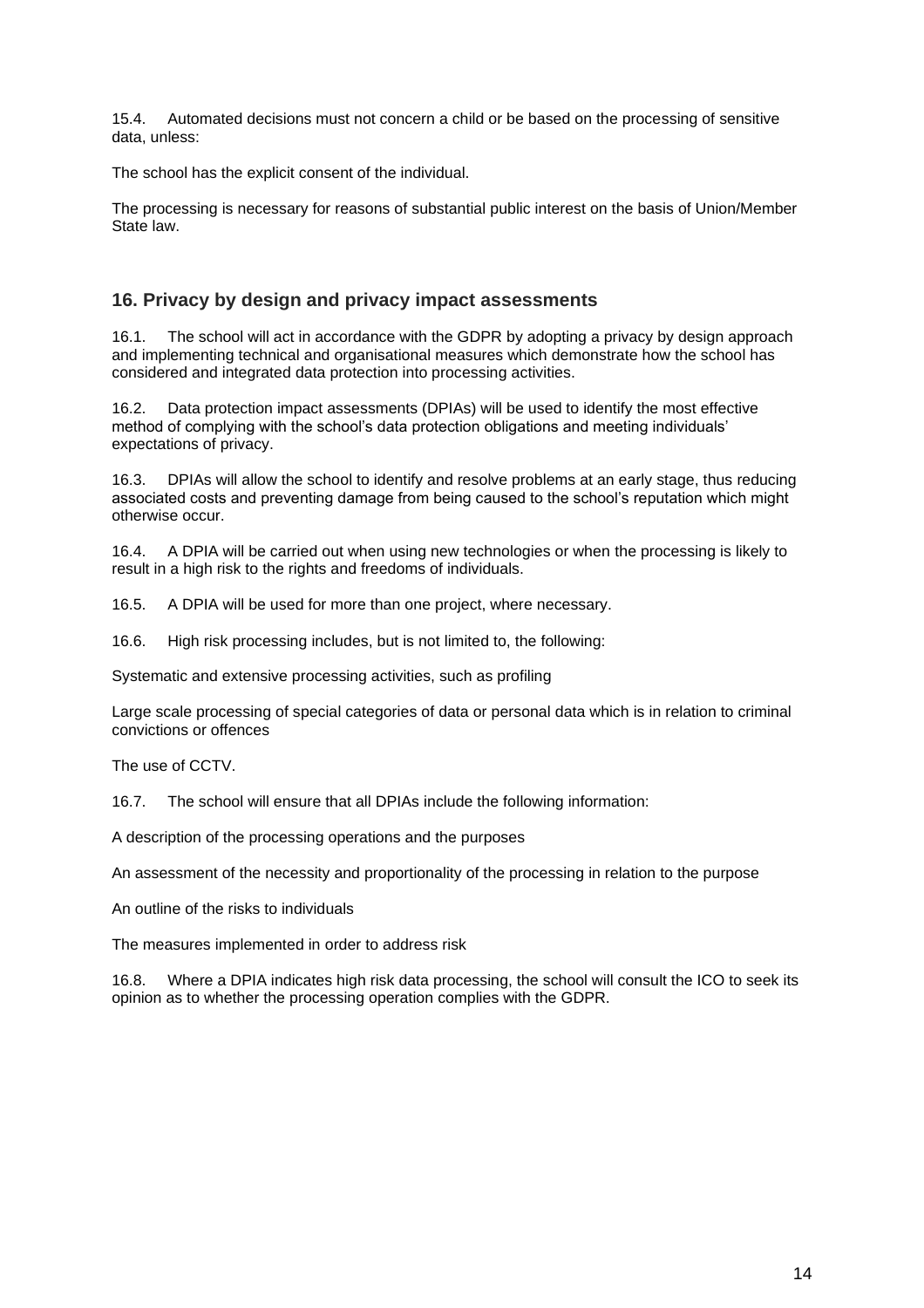## <span id="page-14-0"></span>**17. Data breaches**

17.1. The term 'personal data breach' refers to a breach of security which has led to the destruction, loss, alteration, unauthorised disclosure of, or access to, personal data.

17.2. The Headteacher will ensure that all staff members are made aware of, and understand, what constitutes a data breach as part of their CPD training.

17.3. Where a breach is likely to result in a risk to the rights and freedoms of individuals, the relevant supervisory authority will be informed.

17.4. All notifiable breaches will be reported to the relevant supervisory authority within 72 hours of the school becoming aware of it.

17.5. The risk of the breach having a detrimental effect on the individual, and the need to notify the relevant supervisory authority, will be assessed on a case-by-case basis.

17.6. In the event that a breach is likely to result in a high risk to the rights and freedoms of an individual, the school will notify those concerned directly.

17.7. A 'high risk' breach means that the threshold for notifying the individual is higher than that for notifying the relevant supervisory authority.

17.8. In the event that a breach is sufficiently serious, the public will be notified without undue delay.

17.9. Effective and robust breach detection, investigation and internal reporting procedures are in place at the school, which facilitate decision-making in relation to whether the relevant supervisory authority or the public need to be notified.

17.10. Within a breach notification, the following information will be outlined:

The nature of the personal data breach, including the categories and approximate number of individuals and records concerned

The name and contact details of the DPO

An explanation of the likely consequences of the personal data breach

A description of the proposed measures to be taken to deal with the personal data breach

Where appropriate, a description of the measures taken to mitigate any possible adverse effects

17.11. Failure to report a breach when required to do so may result in a fine, as well as a fine for the breach itself.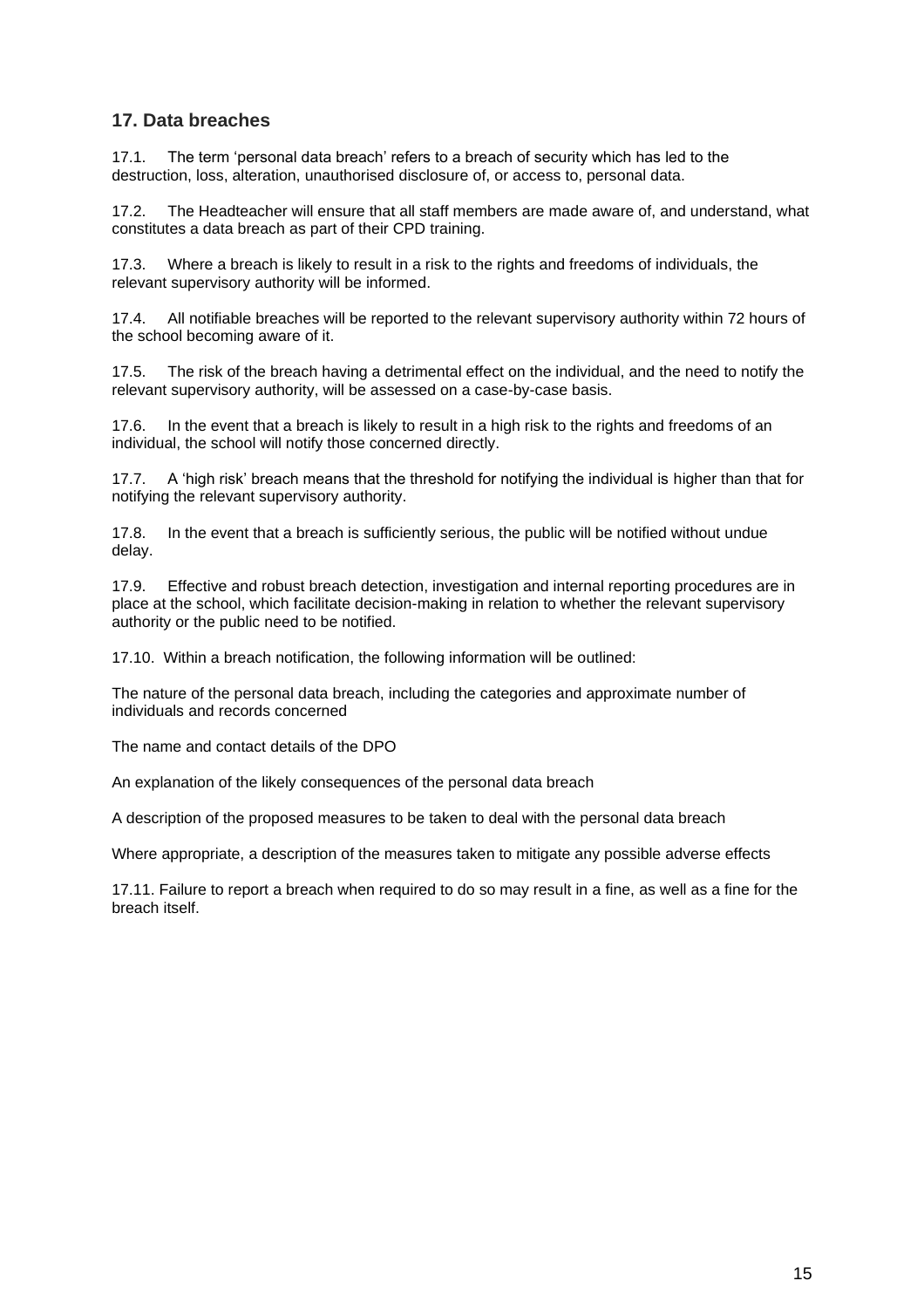## <span id="page-15-0"></span>**18. Data security**

18.1. Confidential paper records will be kept in a locked filing cabinet, drawer or safe, with restricted access.

18.2. Confidential paper records will not be left unattended or in clear view anywhere with general access.

18.3. Digital data is coded, encrypted or password-protected, both on a local hard drive and on a network drive that is regularly backed up off-site.

18.4. Where data is saved on removable storage or a portable device, the device will be kept in a locked filing cabinet, drawer or safe when not in use.

18.5. Memory sticks will not be used to hold personal information unless they are passwordprotected and fully encrypted.

18.6. All electronic devices are password-protected to protect the information on the device in case of theft.

18.7. Where possible, the school enables electronic devices to allow the remote blocking or deletion of data in case of theft.

18.8. All necessary members of staff are provided with their own secure login and password, and every computer regularly prompts users to change their password.

18.9. Emails containing sensitive or confidential information are password-protected if there are unsecure servers between the sender and the recipient.

18.10. Circular emails to parents are sent blind carbon copy (bcc), so email addresses are not disclosed to other recipients.

18.11. When sending confidential information by fax, staff will always check that the recipient is correct before sending.

18.12. Where personal information that could be considered private or confidential is taken off the premises, either in electronic or paper format, staff will take extra care to follow the same procedures for security, e.g. keeping devices under lock and key. The person taking the information from the school premises accepts full responsibility for the security of the data.

18.13. Before sharing data, all staff members will ensure:

They are allowed to share it.

That adequate security is in place to protect it.

Who will receive the data has been outlined in a privacy notice.

18.14. Under no circumstances are visitors allowed access to confidential or personal information. Visitors to areas of the school containing sensitive information are supervised at all times.

18.15. The physical security of the school's buildings and storage systems, and access to them, is reviewed on a termly basis. If an increased risk in vandalism/burglary/theft is identified, extra measures to secure data storage will be put in place.

18.16. Darul Uloom takes its duties under the GDPR seriously and any unauthorised disclosure may result in disciplinary action.

18.17. The DPO is responsible for continuity and recovery measures are in place to ensure the security of protected data.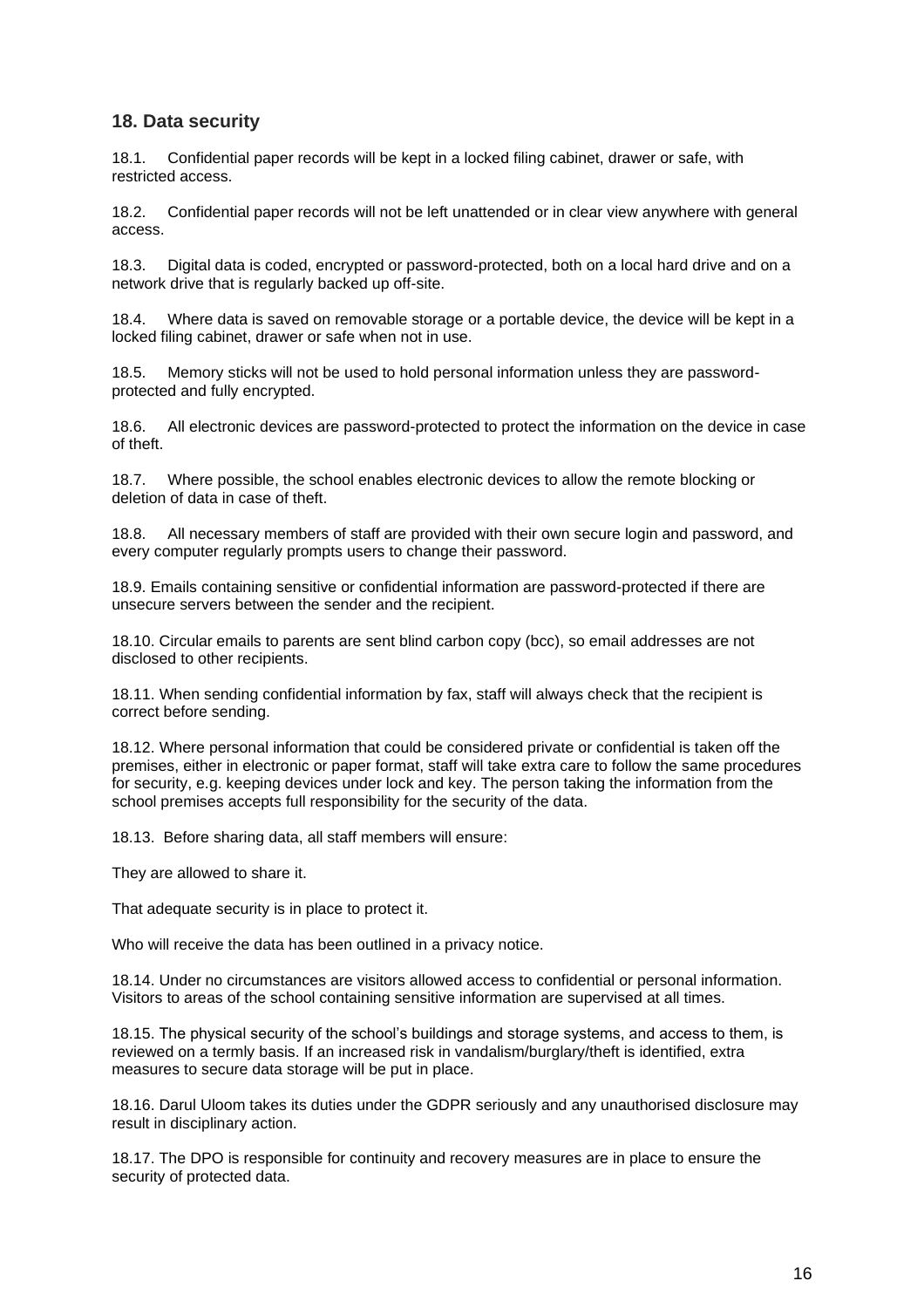## <span id="page-16-0"></span>**19. Publication of information**

19.1. Darul Uloom publishes a publication scheme on its website outlining classes of information that will be made routinely available, including:

Policies and procedures

Ofsted reports

GCSE results

19.2. Classes of information specified in the publication scheme are made available quickly and easily on request.

19.3. Darul Uloom will not publish any personal information, including photos, on its website without the permission of the affected individual.

19.4. When uploading information to the school website, staff are considerate of any metadata or deletions which could be accessed in documents and images on the site.

## <span id="page-16-1"></span>**20. CCTV and photography**

20.1. The school understands that recording images of identifiable individuals constitutes as processing personal information, so it is done in line with data protection principles.

20.2. The school notifies all pupils, staff and visitors of the purpose for collecting CCTV images via notice boards, letters and email.

20.3. Cameras are only placed where they do not intrude on anyone's privacy and are necessary to fulfil their purpose.

20.4. All CCTV footage will be kept for 28 days for security purposes, This timescale maybe extended for Legal and Health & Safety reasons. The JMIC is responsible for keeping the records secure and allowing access.

20.5. The school will always indicate its intentions for taking photographs of pupils and will retrieve permission before publishing them.

If the school wishes to use images/video footage of pupils in a publication, such as the school website, prospectus, or recordings of school plays, written permission will be sought for the particular usage from the parent of the pupil.

20.7. Precautions are taken when publishing photographs of pupils, in print, video or on the school website.

20.8. Images captured by individuals for recreational/personal purposes, and videos made by parents for family use, are exempt from the GDPR.

#### <span id="page-16-2"></span>**21. Data retention**

- 21.1. Data will not be kept for longer than is necessary.
- 21.2. Unrequired data will be deleted as soon as practicable.